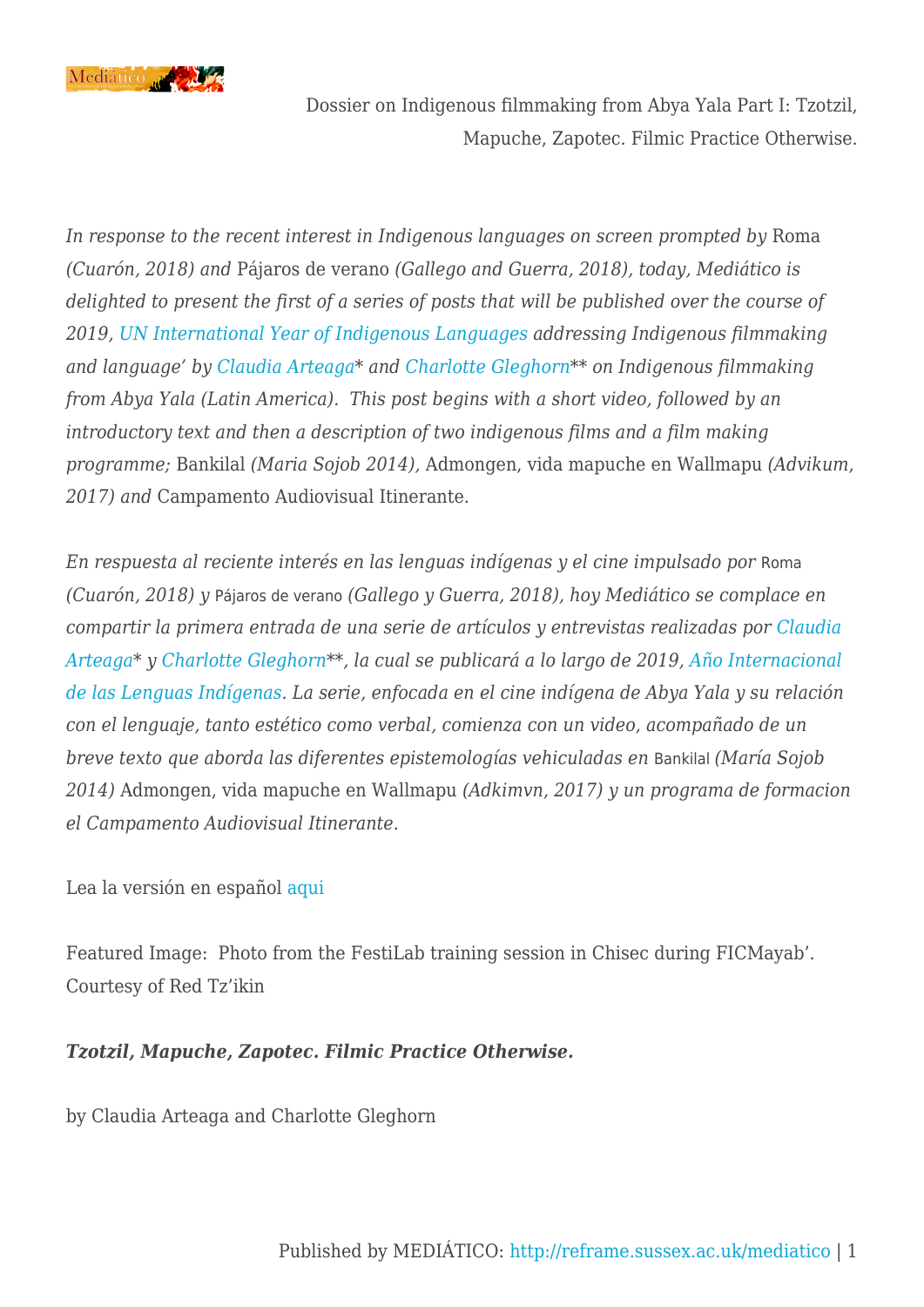

<span id="page-1-0"></span>In 2018, two major feature films by Latin American filmmakers were released which have put the spotlight on cinema's engagement with Indigenous languages. Alfonso Cuarón's *Roma*, as *Mediático*'s December [dossier](http://reframe.sussex.ac.uk/mediatico/2018/12/24/introduction-to-the-special-dossier-on-roma-alfonso-cuaron/) reveals, has sparked heated debates about class conflict, voice, and Indigenous language in film, centred on the compelling performance of Yalitza Aparicio and her Mixtec dialogues with a fellow domestic worker.[\[1\]](#page-6-0) Another film previously under consideration for Best Foreign Language Film in the 2019 Academy Awards, the long-awaited *Pájaros de verano*, directed by Cristina Gallego and Ciro Guerra, foregrounds not only the Wayuunaiki language but also modes of storytelling and Indigenous law, offering an original angle on the so-called *Bonanza marimbera* in Colombia. Wayúu crew and community members were actively involved in shaping the film's narrative structure and production process, though it should be noted that of the lead cast, who all speak Wayuunaiki in the film, only one character, the *palabrero*, is Wayúu.

Both of these films are valuable contributions to discussions relating to Indigenous representation and the recent rise in productions from Latin America engaging with indigeneity. In fact, our conversations over the past months with friends, family, and colleagues have been characterised by the insistence of these two films. At this juncture, though, it seems important to call attention to the fact that these discussions are not new, nor are they the exclusive purview of celebrated, transnational Latin American filmmakers. In Abya Yala, Indigenous filmmakers have been theorising – through practice and criticism – the ways in which cinema nurtures Native prisms of knowledge-production for decades. By articulating their filmic practice in relation to specific epistemologies, they are resisting the way Indigenous narratives have been mishandled and distorted by others.

Drawing on our recent research at [FICMayab'](https://www.ficmayab.org/) in Guatemala – produced locally by [Red](http://realizadorestzikin.org/) [Tz'ikin](http://realizadorestzikin.org/) for the 13th International Indigenous Film and Media Festival convened by the umbrella organisation [CLACPI](http://www.clacpi.org/) – the accompanying video and its selection of interview excerpts, film clips and photographs shares a sample of the terms that are moulding anew cinema's precepts and aesthetics. Below we describe the different sections of the video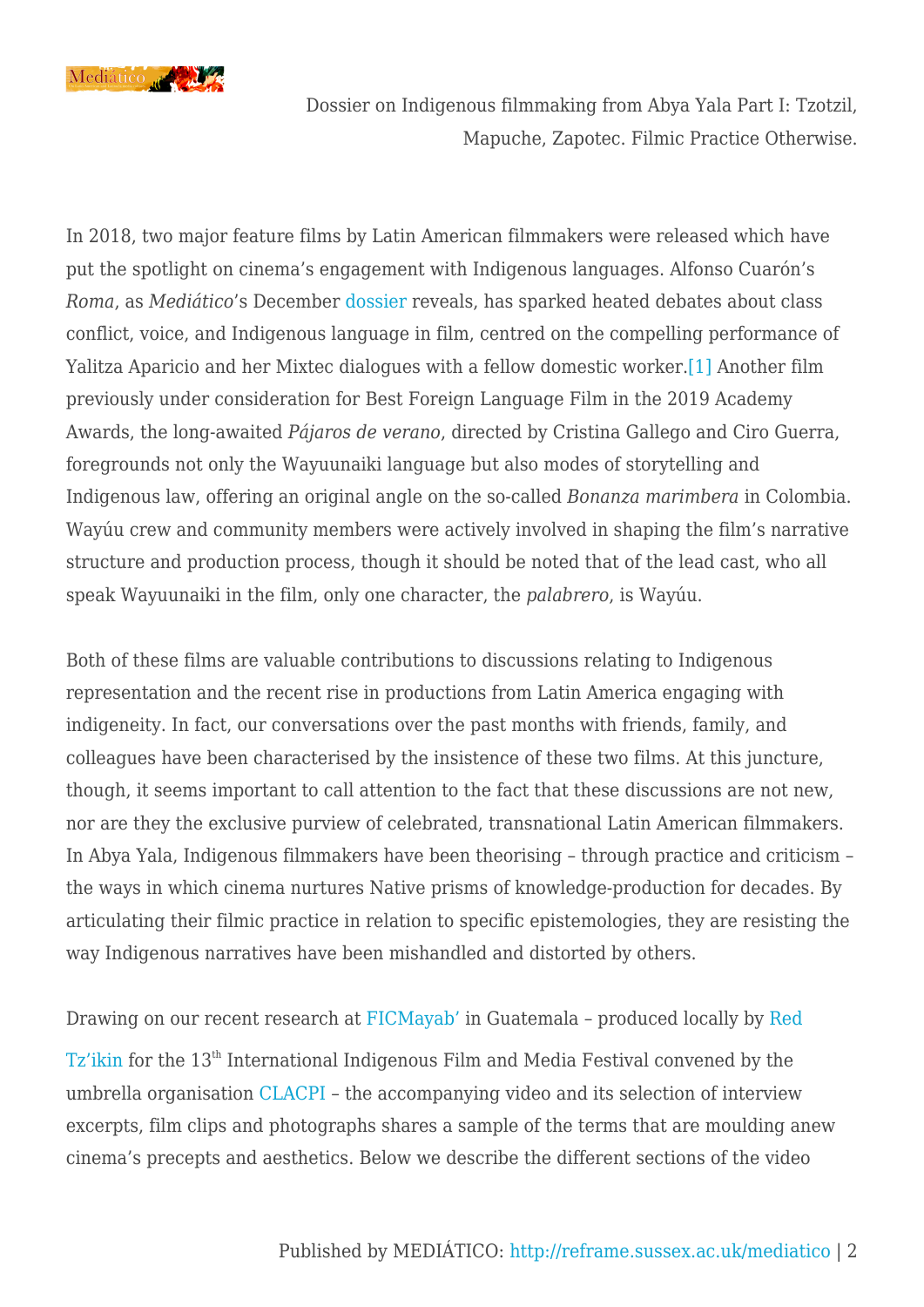

#### **Towards a** *Chu'lel* **cinema**



Still from *Bankilal* (María Sojob, 2014). Courtesy of María Sojob

Film director, María Sojob (María Dolores Arías Martínez), conceptualizes an emerging Tzotzil approach to filmmaking. In *[Bankilal – Eldest Brother](https://vimeo.com/225620681)* (2015), the resonance of incantation, of the intimate space of prayer, is palpable. The Bankilal – an authority entrusted with mediating with the spirits on behalf of his people – has a gift for words which infuses the process, pace, cut, and shot composition of the film. In Sojob's film, oratory resignifies filmic practice and forges a *chu'lel* cinema.

 $\pmb{\times}$ 

María Sojob. Courtesy of Berlinale NATIVe/María Sojob

*Adkimvn***: The Image of Knowledge.**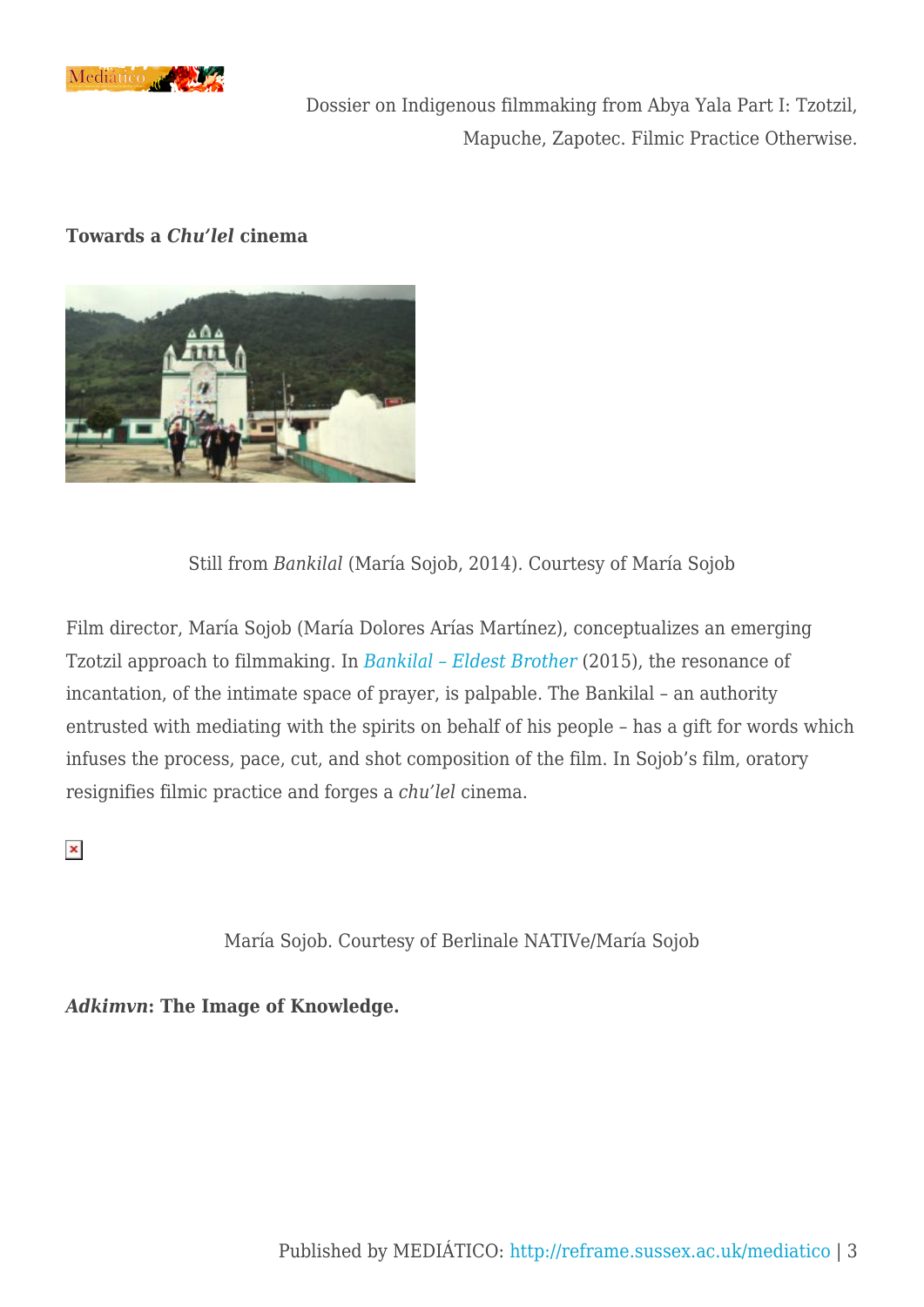



Screenshot: *Admongen, vida mapuche en Wallmapu* (2017). Courtesy of Adkimvn

Filmmaker-producer Gerardo Berrocal reflects upon the nature of the works produced by Adkimvn*,* the media collective of which he is part. In the documentary series *Admongen – Mapuche Life in Wallmapu* (2017) key community authorities – *Lonko*, *Machi*, *Ngenpin* and *Werken* – structure the different chapters of the series, the process of filming and editing, and reframe how Mapuche society is interpreted for a wider audience. Through immersion in the territory and its attendant principles of organisation, the *winka* [settler] audience is invited to understand *Adkimvn*, a Mapuche image of knowledge. This theorisation of Mapuche filmic practice chimes with that of Mapuche curator, Francisco Huichaqueo, who also recently shared his thoughts regarding Mapuche forms of curation in an [article](http://sensesofcinema.com/2018/latin-american-cinema-today/healing-through-curation-a-conversation-between-three-indigenous-image-curators-in-the-abya-yala-movement/) on curating the Indigenous image in Abya Yala.

#### **Filmic** *comunalidad*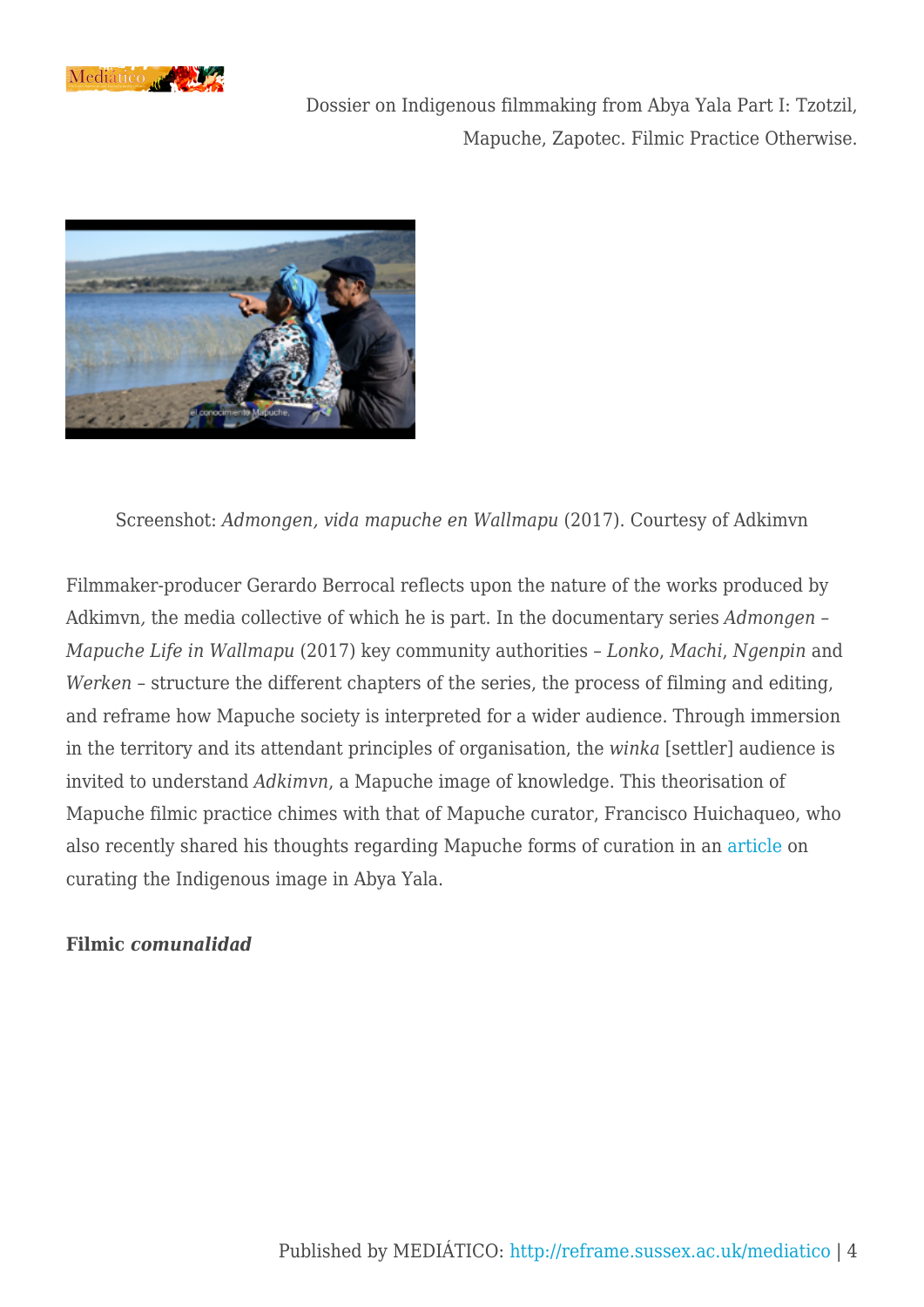



Production shot from the Campamento Audiovisual Itinerante. Courtesy of the CAI

Luna Marán, Zapotec filmmaker and community media producer, theorises the work of the Itinerant Audiovisual Camp ([CAI](http://www.campamentoaudiovisual.org/)) in relation to the concept of *comunalidad*. Organised by the collective [La Calenda Audiovisual](http://www.lacalenda.org/), the CAI training programme pivots around pillars of Oaxacan Indigenous society: *tequio*, *cargo*, *asamblea, fiesta*. These values of community work, duty, assembly, and celebration permeate filmic practice and production, from inception to exhibition. Participants engage in an aesthetics of collective consensus, and the screening of CAI productions is conceived as a *fiesta*, a celebration of their labour and contribution.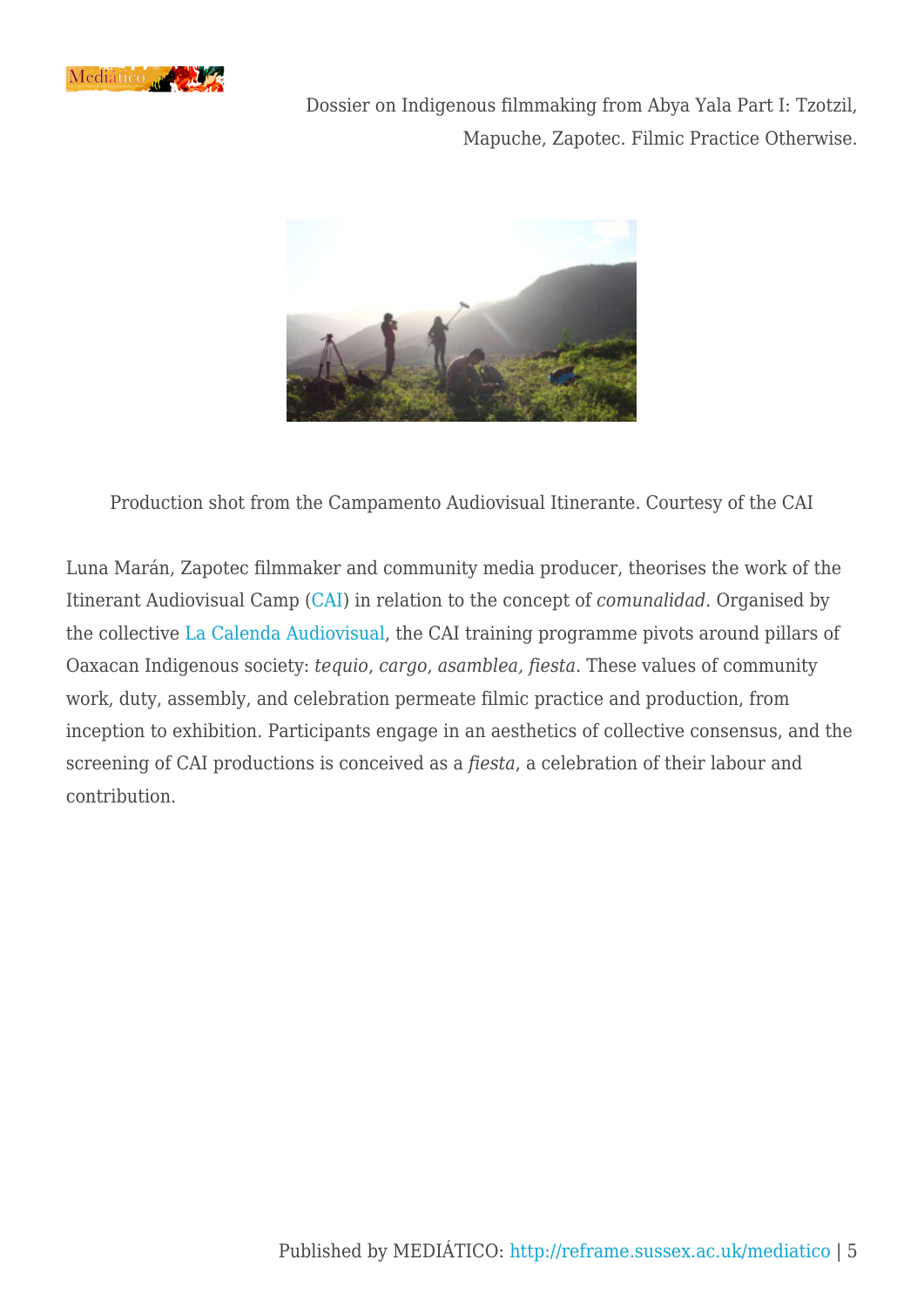



### Luna Marán

In these three examples, filmmaking is being redefined on Indigenous terms in diverse and specific ways, resulting in works that propose forms of Indigenous aesthetics that crystallise cultural, linguistic and spiritual values. The role of language is key to this endeavour, as is the significance of certain concepts, and this use of language and concepts is transforming the way in which Indigenous filmmaking is interpreted. In fact, by revealing interconnections between culture, language, context and production, as rooted in specific territories and cosmologies, the examples discussed here are challenging the very constitution of Indigenous cinema as a meaningful category to denote the vast range of audiovisual practices embraced under its banner. Finally, for critics of indigenous film there is an opportunity to valorise these epistemologies on their own terms, instead of always articulating them in opposition to Western systems.

\* **Claudia A. Arteaga** is Assistant Professor in Spanish at Scripps College in Claremont, California. She specializes in indigenous film productions, representations of indigenous peoples in Latin American films, and communitarian modes of film production in Peru and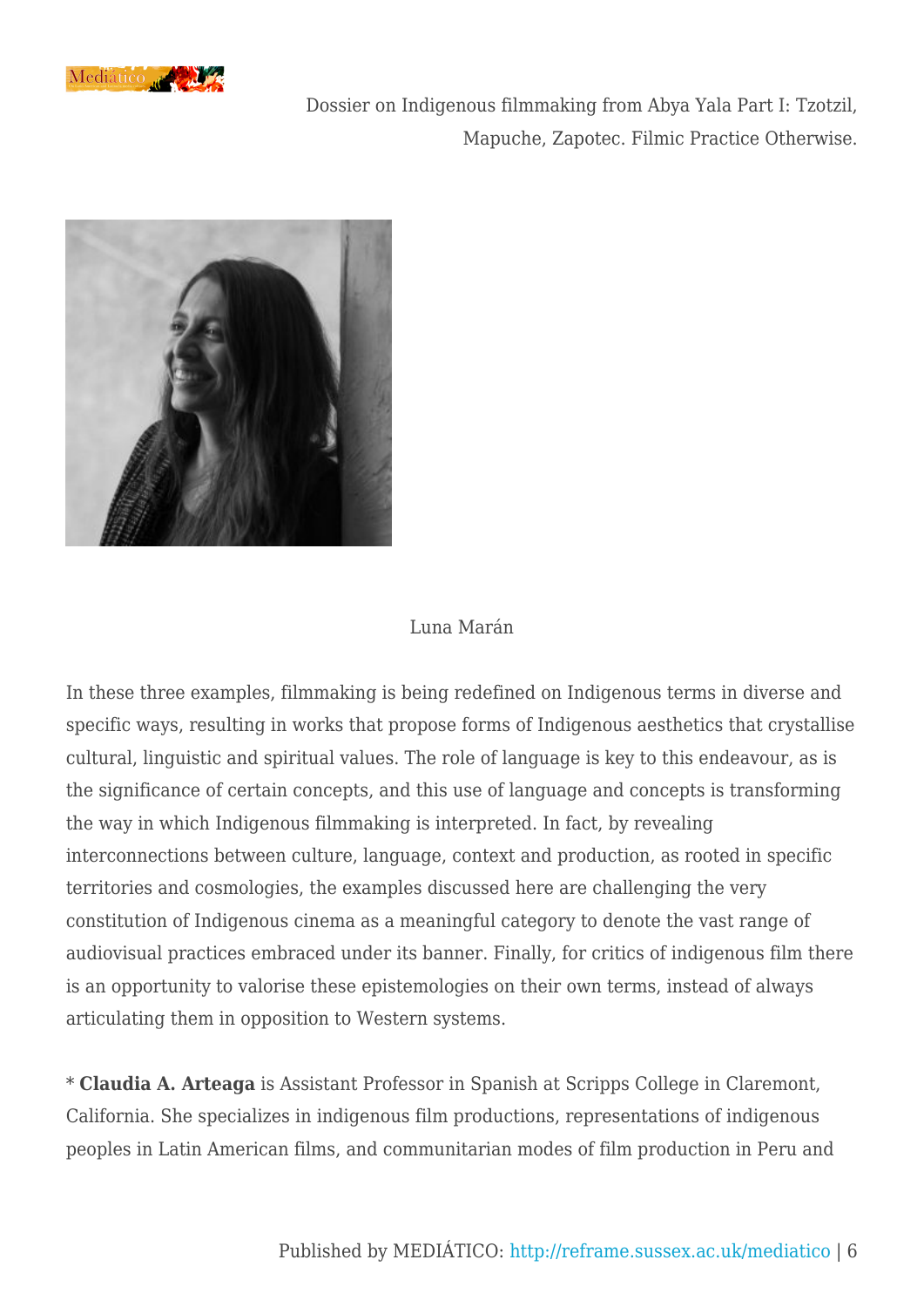

Bolivia. She is the director of a short-documentary "[Amahuaca. Construyendo territorio](https://www.youtube.com/watch?v=dawucdSaSYs&t=2s)" (2018) about the Amahuaca people in the Peruvian rainforest. She made the film with the support of the Amahuaca people and the School of Amazonian Film (Escuela de Cine Amazónico). She is a member of [SHARE](http://share-amazonica.org/) Amazónica (Sociedad Histórico-Antropológica para respaldar la educación amazónica). Some of her publications are available [here](https://scrippscollege.academia.edu/ClaudiaAArteaga). Arteaga is currently preparing a book manuscript on the history and development of communitarian film in Peru.

Email: carteaga@scrippscollege.edu

\*\* **Charlotte Gleghorn** is Lecturer in Latin American Film Studies at the University of Edinburgh. Her research engages with the political work of cinema, its relationship to processes of memory, women's cinema, and Indigenous and Afro-descendant filmmaking. From 2009 to 2014, she worked on the European Research Council project 'Indigeneity in the Contemporary World: Performance, Politics, Belonging', hosted at Royal Holloway, University of London, during which time she also collaborated on the international exhibition of Indigenous art and performance 'EcoCentrix: Indigenous Arts, Sustainable Acts', at Bargehouse, Southbank, London. She has published her work in several anthologies on Latin American cinema, in *Journal of Latin American Cultural Studies* and *Interventions*, and has co-edited an Open Access volume of essays on Indigenous performance, *Recasting Commodity and Spectacle in the Indigenous Americas* (2014), available [here.](https://ilas.sas.ac.uk/publications/open-access-house-publications/recasting-commodity-and-spectacle-indigenous-americas) She is currently preparing a book manuscript as part of an AHRC Leadership fellowship on Indigenous filmmaking in Latin America.

Email: charlotte.gleghorn@ed.ac.uk

<span id="page-6-0"></span>[\[1\]](#page-1-0) The film also generated controversy regarding Netflix's own subtitling practices and language normalization in relation to the release of the film in Spain. Cuarón termed the imposition of peninsular Spanish subtitles 'parroquial, ignorante y ofensiva'. For more